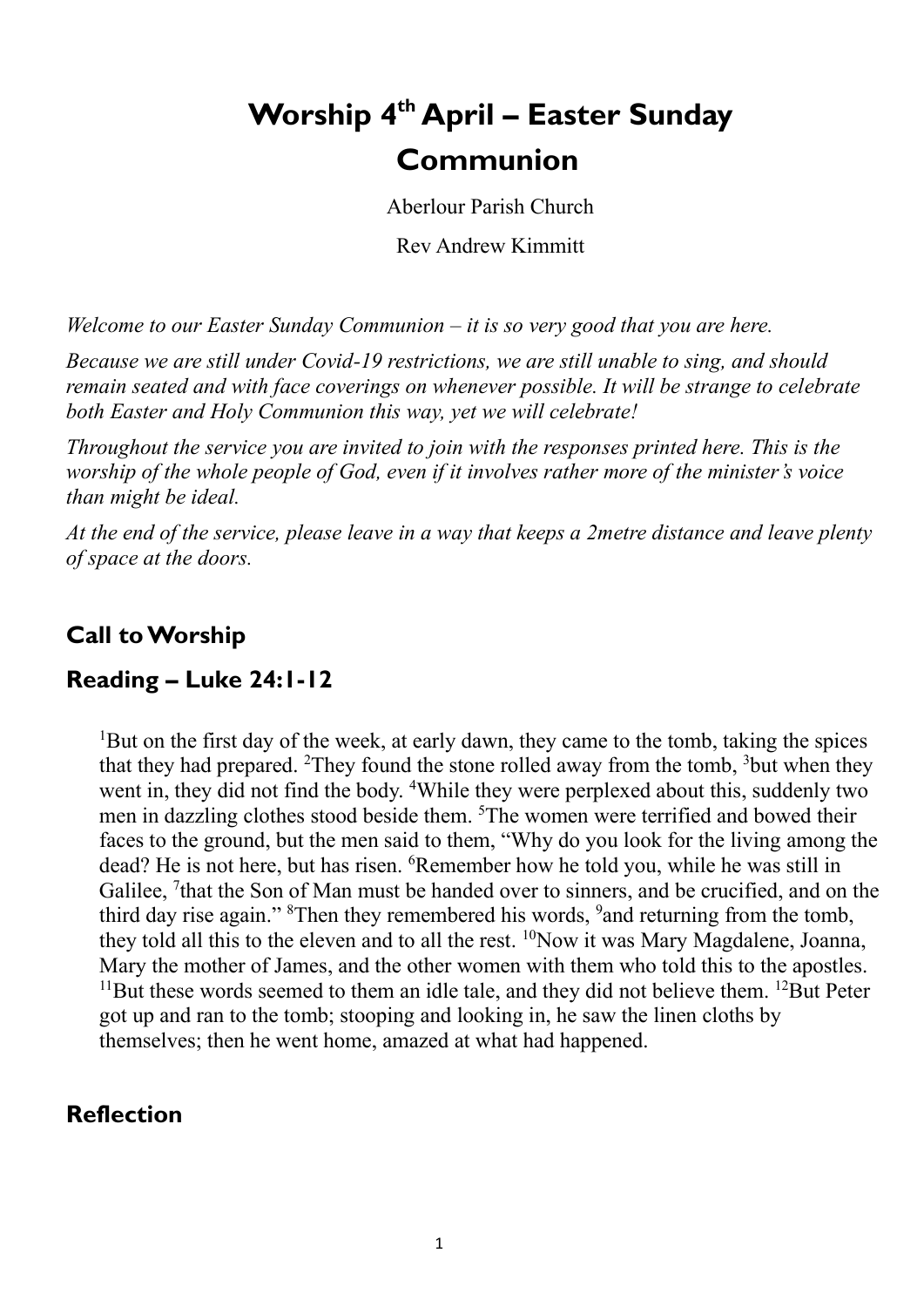## **Communion**

## **Affirmation of Faith**

| Leader:<br>ALL: | We believe in God;<br>WHO IS OLDER THAN ETERNITY<br>AND YOUNGER THAN OUR NEXT BREATH;<br>WHO IS BEYOND DESCRIBING<br>YET KNOWS US ALL BY NAME;<br><b>WHO INSPIRES FAITH</b><br>YET CANNOT BE CONTAINED BY RELIGION. |
|-----------------|---------------------------------------------------------------------------------------------------------------------------------------------------------------------------------------------------------------------|
| Leader:         | We believe in Jesus Christ,                                                                                                                                                                                         |
|                 | flesh of our flesh, bone of our bone;                                                                                                                                                                               |
| ALL:            | <b>HE CAME IN THE BODY</b>                                                                                                                                                                                          |
|                 | TO GIVE WORTH TO EVERY HUMAN LIFE.                                                                                                                                                                                  |
|                 | HE TOUCHED THE UNTOUCHABLE,<br><b>LOVED THE UNLOVABLE,</b>                                                                                                                                                          |
|                 | <b>FORGAVE THE UNFORGIVABLE</b>                                                                                                                                                                                     |
|                 | AND ENDURED SLANDER,                                                                                                                                                                                                |
|                 | PERSECUTION AND DEATH                                                                                                                                                                                               |
|                 | IN ORDER THAT THROUGH SUFFERING LOVE                                                                                                                                                                                |
|                 | <b>GOD'S KINGDOM MIGHT COME ON EARTH.</b>                                                                                                                                                                           |
|                 | HE ROSE FROM THE GRAVE AS LIVING PROOF                                                                                                                                                                              |
|                 | THAT WHAT IS LAID DOWN IN FAITH                                                                                                                                                                                     |
|                 | WILL BE RAISED IN GLORY.<br><b>HE ASCENDED TO HEAVEN</b>                                                                                                                                                            |
|                 | THAT HE MIGHT BE PRESENT                                                                                                                                                                                            |
|                 | <b>AT ALL TIMES</b>                                                                                                                                                                                                 |
|                 | <b>TO ALL PEOPLE.</b>                                                                                                                                                                                               |
| Leader:         | We believe in the Holy Spirit,                                                                                                                                                                                      |
| ALL:            | WHO LEADS US INTO TRUTH AND FREEDOM,                                                                                                                                                                                |
|                 | WHO GIVES GOOD GIFTS                                                                                                                                                                                                |
|                 | TO ALL GOD'S CHILDREN,                                                                                                                                                                                              |
|                 | WHO INSPIRES RESEARCH, ENABLES PRAYER,                                                                                                                                                                              |
|                 | <b>AND WILLS</b>                                                                                                                                                                                                    |
|                 | THAT HUMAN ECONOMICS AND POLITICS<br><b>SHOULD PRIORITISE JUSTICE,</b>                                                                                                                                              |
|                 | <b>CARE OF THE EARTH</b>                                                                                                                                                                                            |
|                 | AND THE HEALING OF THE NATIONS.                                                                                                                                                                                     |
| Leader:         | We celebrate the potential of the Church,                                                                                                                                                                           |
| ALL:            | THE LIFE IN OUR BODIES,                                                                                                                                                                                             |
|                 | THE YEARNING IN OUR SOULS,                                                                                                                                                                                          |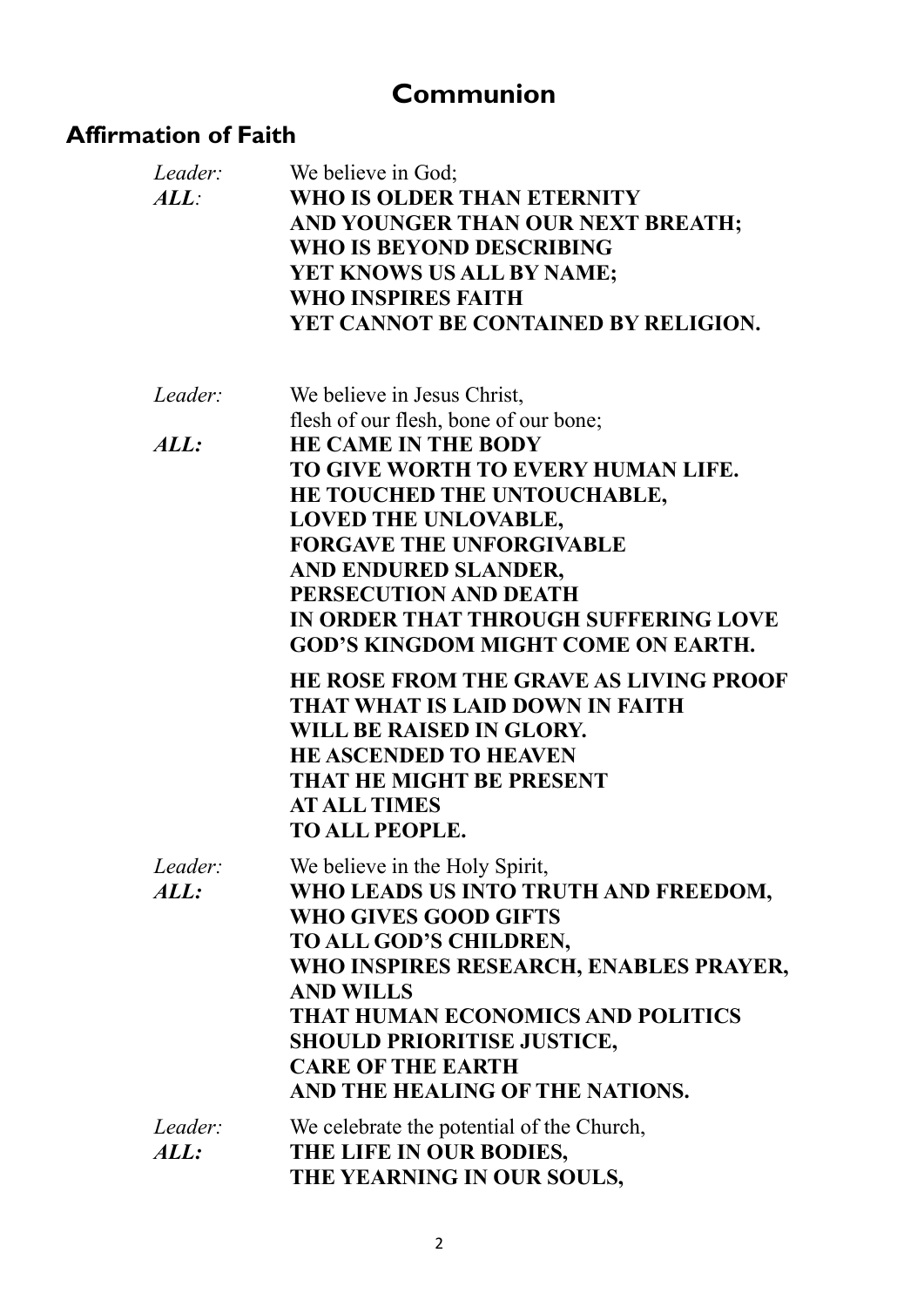#### **THE PROMISE OF GOOD THINGS IN OUR STORE FOR THOSE WHO LOVE THE LORD.**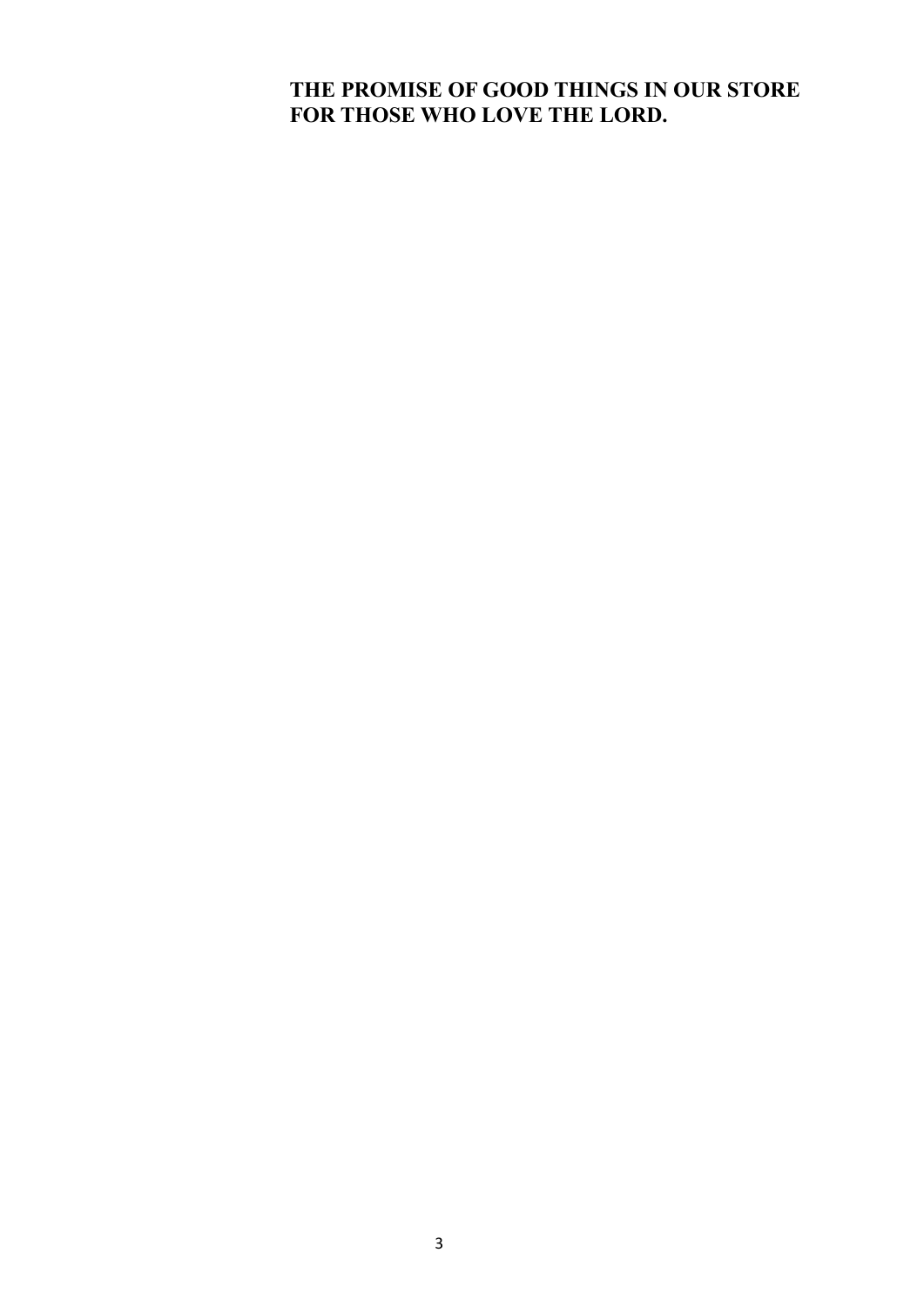## **Invitation**

## **The Story**

## **Prayer of Thanksgiving** *(Including the '*Sanctus'):

*Leader:* So now, in gratitude, we join our voices to those of the Church on earth and in heaven:

#### *ALL:* **HOLY, HOLY, HOLY LORD, GOD OF POWER AND MIGHT, HEAVEN AND EARTH ARE FULL OF YOUR GLORY. HOSANNA IN THE HIGHEST!**

#### **BLESSED IS HE WHO COMES IN THE NAME OF THE LORD. HOSANNA IN THE HIGHEST!**

## **Prayers for the world**

|                 | Leader: Lord God,<br>as we come to share the richness of your table,<br>we cannot forget the rawness of the earth.                                                                               |
|-----------------|--------------------------------------------------------------------------------------------------------------------------------------------------------------------------------------------------|
| ALL:            | We cannot take bread<br>and forget those who are hungry.<br>Your world is one world<br>and we are stewards of its nourishment.<br><b>LORD, PUT OUT PROSPERITY</b><br>AT THE SERVICE OF THE POOR. |
| Leader:<br>ALL: | We cannot take wine<br>and forget those who are thirsty.<br>The ground down and the rootless<br>the earth and its weary people cry out for justice.<br><b>LORD, PUT OUR FULLNESS</b>             |
|                 | AT THE SERVICE OF THE EMPTY.                                                                                                                                                                     |
| Leader:         | We cannot hear your words of peace<br>and forget the world at war                                                                                                                                |
| ALL:            | or, if not at war, then preparing for it.<br><b>SHOW US QUICKLY, LORD,</b><br><b>HOW TO TURN WEAPONS</b><br><b>INTO WELCOME SIGNS</b><br><b>AND THE LUST FOR POWER</b>                           |
|                 | <b>INTO A DESIRE FOR PEACE.</b>                                                                                                                                                                  |